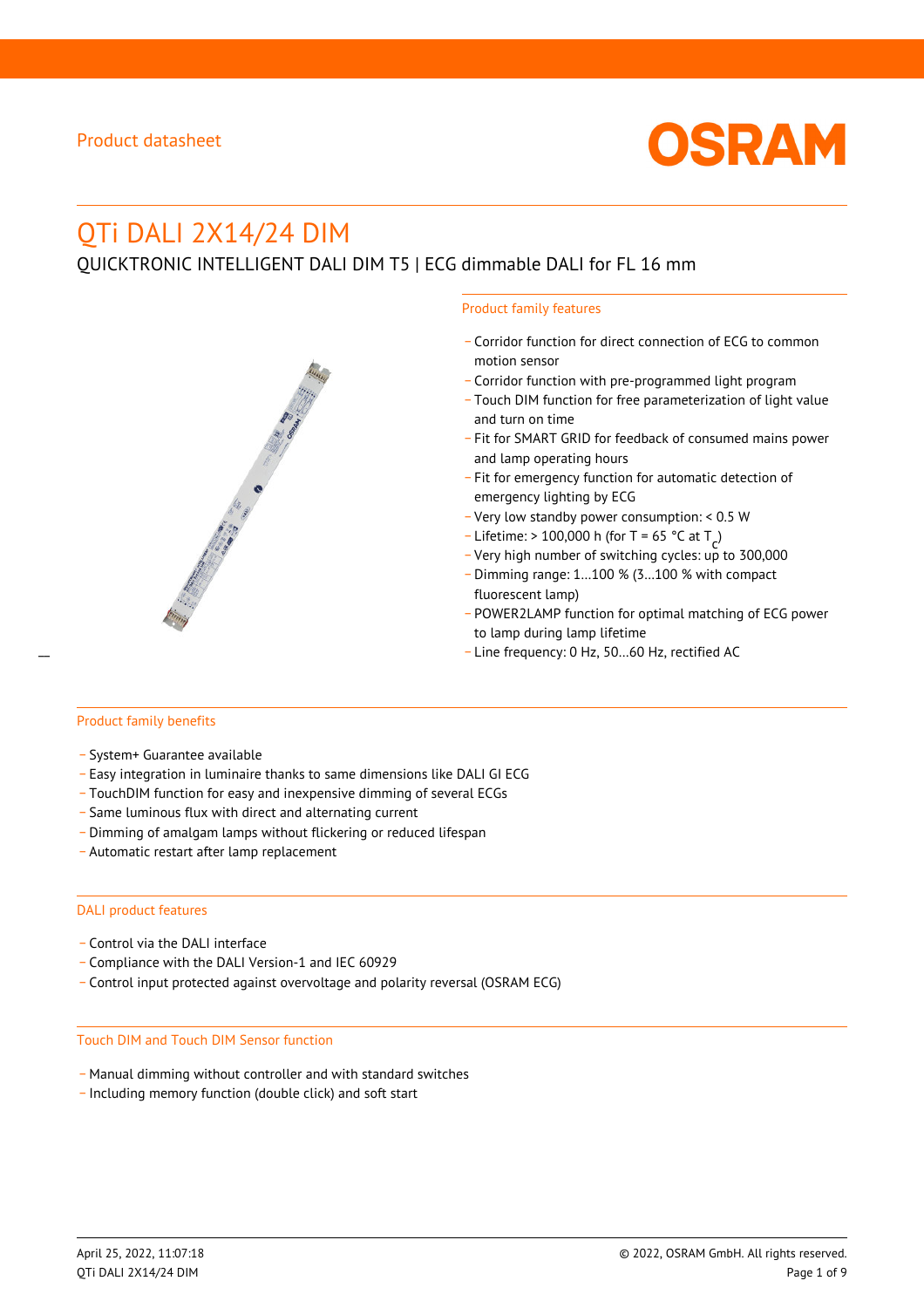### Areas of application

- \_ Suitable for use in emergency lighting systems as per EN 50172/DIN VDE 0108-100
- \_ Installation in emergency lighting systems according to IEC 61347-2-3, appendix J
- Industry
- \_ Open-plan offices, corridors and storage rooms
- \_ Public buildings
- \_ Sports halls and factories
- .<br>- Strip lighting
- \_ Shop lighting
- \_ Suitable for luminaires of protection class I

 $\overline{a}$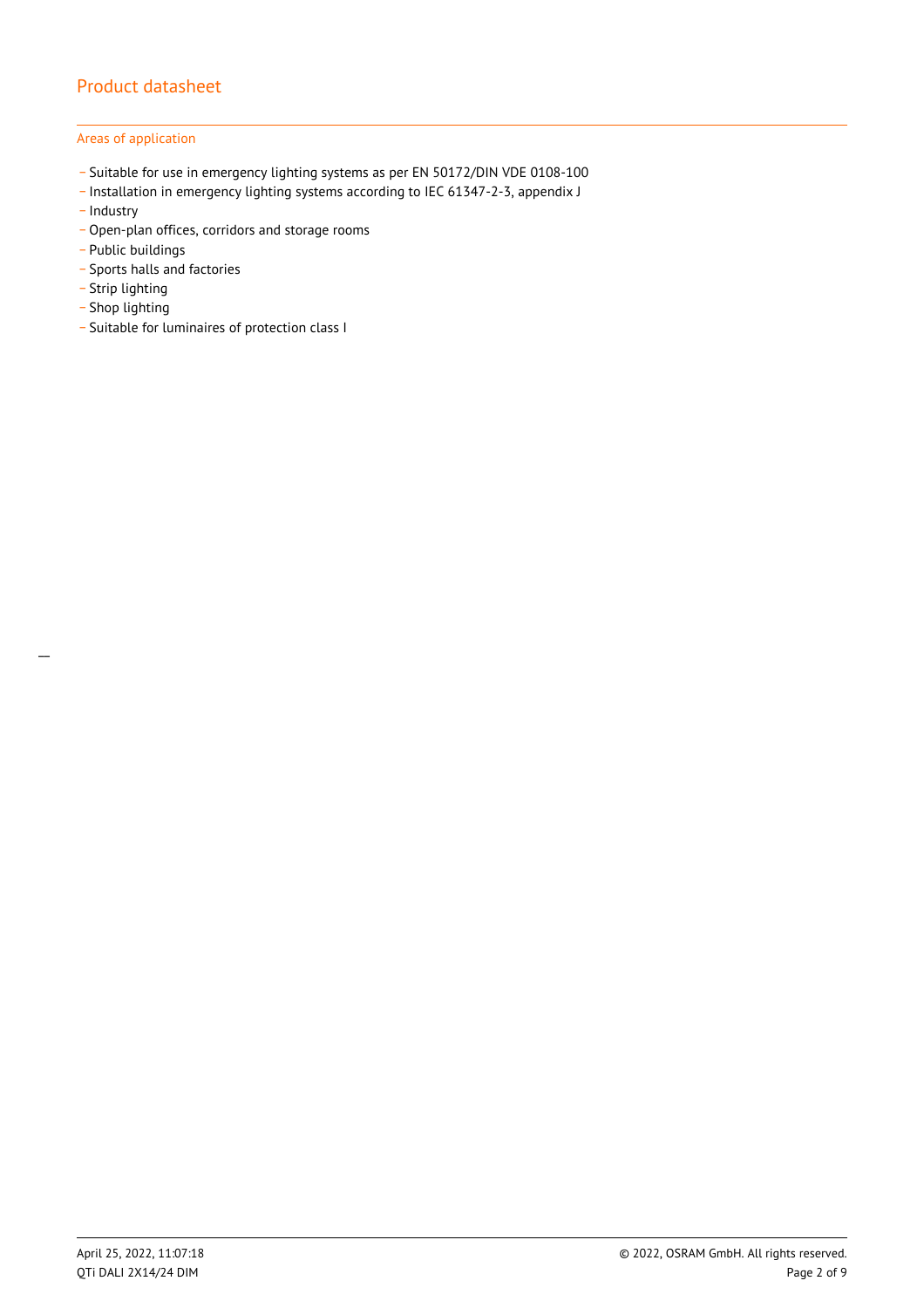### Technical data

### **Electrical data**

| Input voltage AC                         | 198264 V              |
|------------------------------------------|-----------------------|
| Nominal voltage                          | 220240 V              |
| <b>Mains frequency</b>                   | 5060 Hz               |
| Input voltage DC                         | 154.276 V             |
| Maximum output power                     | $2 \times 24$ W       |
| <b>Efficiency in full-load</b>           | $90\%$ <sup>1)</sup>  |
| Networked standby power                  | < 0.25 W <sup>1</sup> |
| <b>Operating frequency</b>               | 53.120 kHz            |
| Max. ECG no. on circuit breaker 10 A (B) | $12^{2}$              |
| Max. ECG no. on circuit breaker 16 A (B) | $19^{2}$              |
| Inrush current                           | 35 A                  |

1) at 230 V, 50 Hz

2) Type B

 $\overline{a}$ 

# **Light technical data**

**Starting time** 0.6 s <sup>1)</sup>

 $1)$  Optimized preheat start

# **Dimensions & weight**



| Length                           | 423.0 mm                             |
|----------------------------------|--------------------------------------|
| <b>Width</b>                     | $30.0$ mm                            |
| <b>Height</b>                    | $21.0$ mm                            |
| Mounting hole spacing, length    | 415.0 mm                             |
| <b>Product weight</b>            | 370.00 g                             |
| Cable cross-section, output side | $0.51.5 / 0.51.0$ mm <sup>2 1)</sup> |
| Cable cross-section, input side  | $0.51.5 / 0.51.0$ mm <sup>2 1)</sup> |

1) Solid leads / Flexible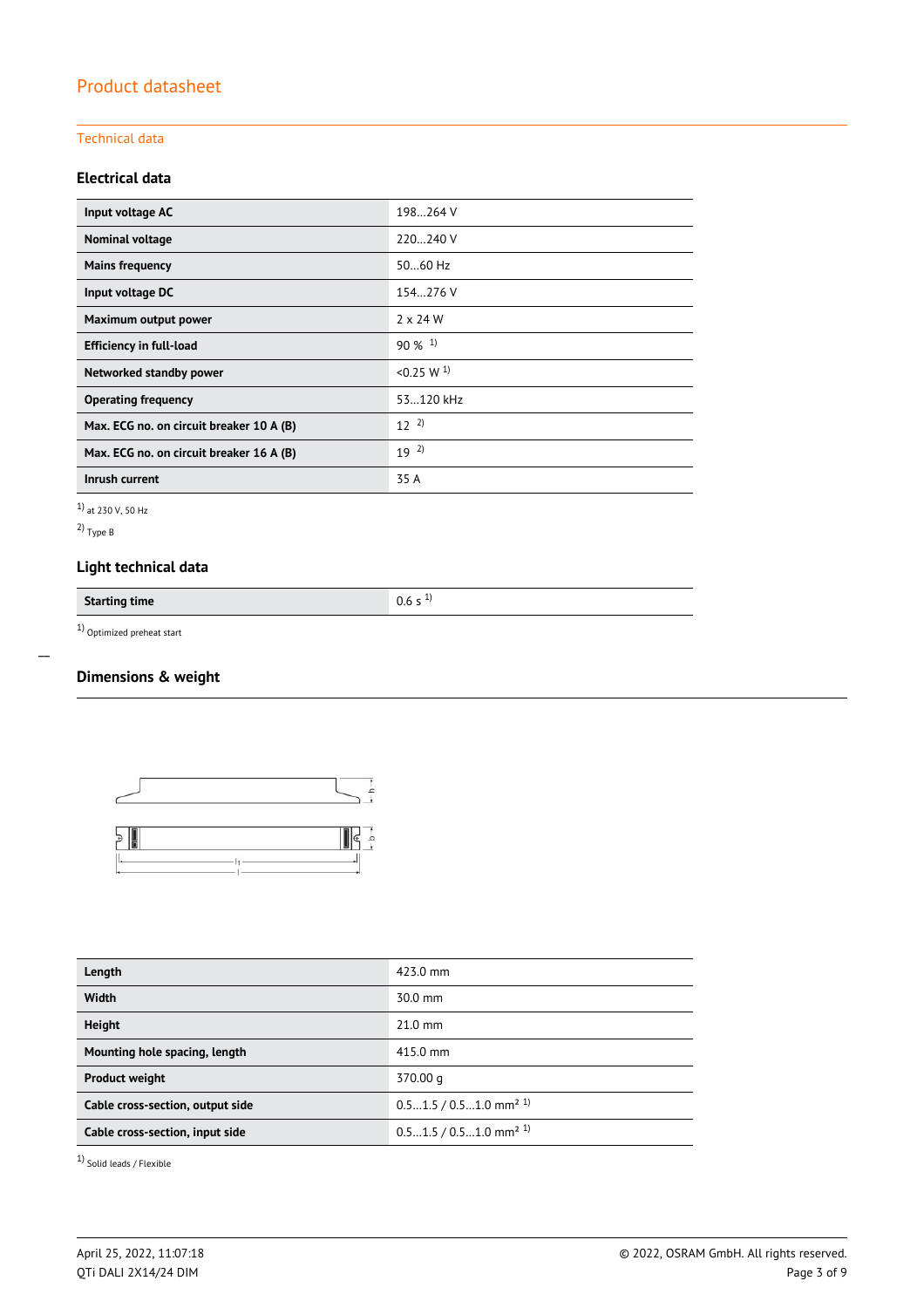### **Temperatures & operating conditions**

| Ambient temperature range                | +10+50 $^{\circ}$ C   |
|------------------------------------------|-----------------------|
| Permitted rel. humidity during operation | $585\%$ <sup>1)</sup> |

1) Maximum 56 days/year at 85 %

### **Lifespan**

<sup>1)</sup> At T<sub>case</sub> = 65°C at T<sub>c</sub> point / 10% failure rate

### **Expected Lifetime**

| Product name                   | Lamp group     |                              |        |        |        |
|--------------------------------|----------------|------------------------------|--------|--------|--------|
| OTi DALI 2X14/24<br><b>DIM</b> | DULUX L 24 W   | ECG ambient temperature [ta] | 40     | 50     | 60     |
|                                |                | Temperature at tc-point [°C] | 50     | 60     | 70     |
|                                |                | Lifetime [h]                 | 100000 | 100000 | 100000 |
|                                | <b>HE 14 W</b> | ECG ambient temperature [ta] | 40     | 50     | 60     |
|                                |                | Temperature at tc-point [°C] | 50     | 60     | 70     |
|                                |                | Lifetime [h]                 | 100000 | 100000 | 100000 |
|                                | <b>HO 24 W</b> | ECG ambient temperature [ta] | 40     | 50     | 60     |
|                                |                | Temperature at tc-point [°C] | 50     | 60     | 70     |
|                                |                | Lifetime [h]                 | 100000 | 100000 | 100000 |

### **Additional product data**

| Suitable for lamp power (2 lamps) | 24 W |
|-----------------------------------|------|

### **Capabilities**

| <b>Dimming interface</b>               | DALI / Touch DIM / Touch DIM Sensor                              |
|----------------------------------------|------------------------------------------------------------------|
| Dimming range                          | $1100\%$ <sup>1)</sup>                                           |
| <b>Dimmable</b>                        | Yes                                                              |
| Overheating protection                 | Power reduction and switch off at $T > 75$ °C at the tc<br>point |
| Suitable for fixtures with prot. class |                                                                  |
| End of lamp life safety shutdown       | EOL T.2                                                          |
| Max. cable length to lamp/LED module   | $1.0 \text{ m} / 1.5 \text{ m}$                                  |
| Intended for no-load operation         | No.                                                              |

1) Luminous flux

# **Certificates & standards**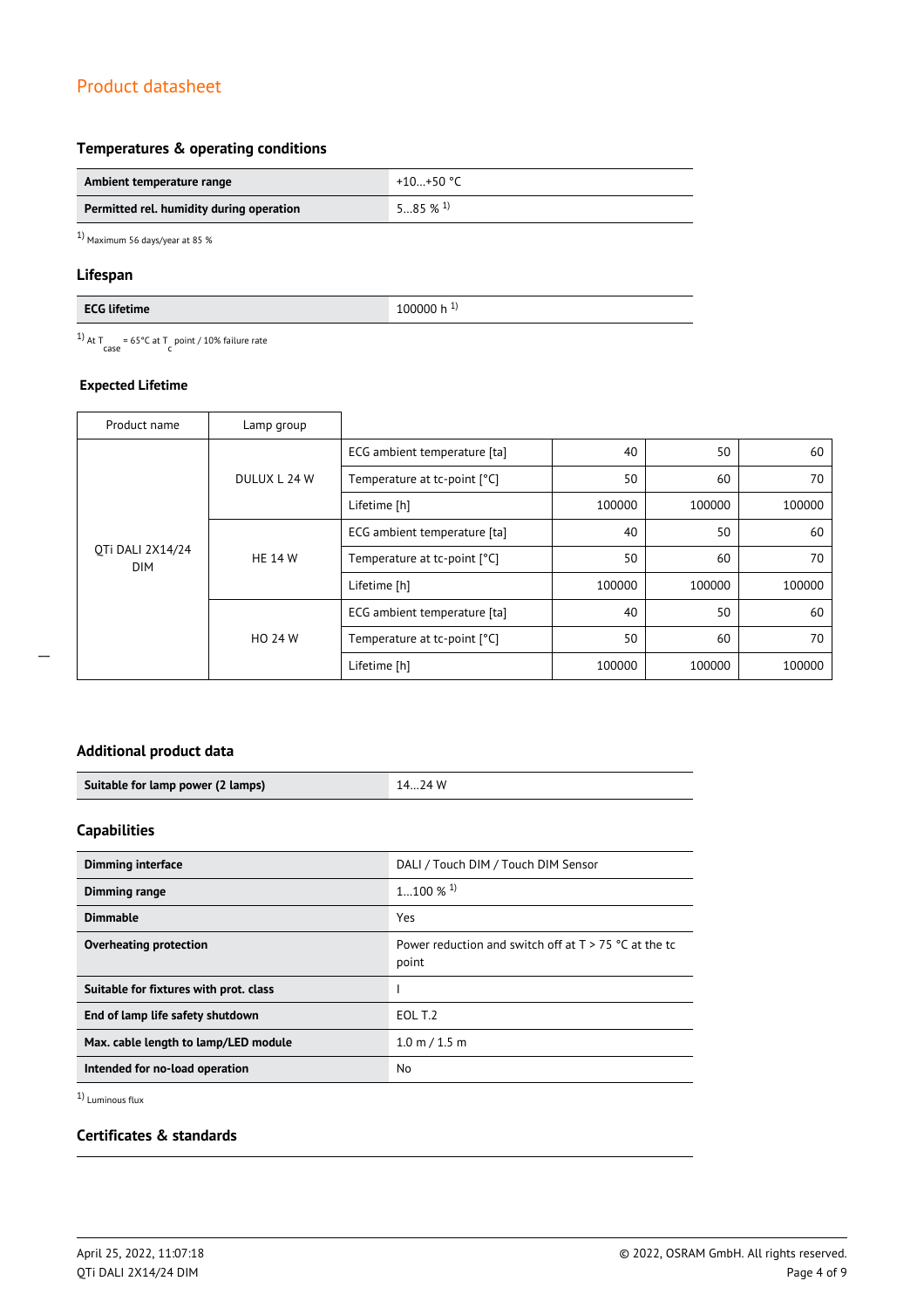| Approval marks - approval | VDE / VDE-EMC / EL / EAC / RCM / CCC                                                                                                                                                                                                                        |
|---------------------------|-------------------------------------------------------------------------------------------------------------------------------------------------------------------------------------------------------------------------------------------------------------|
| <b>Standards</b>          | Acc. to EN 55015; EN 55022/Acc. to EN 61547/Acc. to<br>IEC 61000-3-2/EN 61000-3-2/Acc. to EN 61347-2-<br>3/Acc. to EN 60929/Acc. to EN 55015:2006 +<br>A1:2007/Acc. to EN 61000-3-2/Acc. to EN 61547/Acc.<br>to IEC 62386-101:Ed1/Acc. to IEC 62386-102:Ed1 |
| EEI – Energy Label        | A1 BAT                                                                                                                                                                                                                                                      |
| <b>Protection class</b>   |                                                                                                                                                                                                                                                             |
| Type of protection        | IP20                                                                                                                                                                                                                                                        |

### **Logistical data**

**Commodity code** 850410809000

## **Environmental information**

| Information according Art. 33 of EU Regulation (EC) 1907/2006 (REACh) |                                                                                                      |  |  |
|-----------------------------------------------------------------------|------------------------------------------------------------------------------------------------------|--|--|
| Date of Declaration                                                   | 14-04-2022                                                                                           |  |  |
| <b>Primary Article Identifier</b>                                     | 4050300870861                                                                                        |  |  |
| Candidate List Substance 1                                            | Lead                                                                                                 |  |  |
| CAS No. of substance 1                                                | 7439-92-1                                                                                            |  |  |
| <b>Safe Use Instruction</b>                                           | The identification of the Candidate List substance is<br>sufficient to allow safe use of the article |  |  |
| Declaration No. in SCIP database                                      | a0b4d2ab-f334-4a6e-bae5-bdd942c76c5c                                                                 |  |  |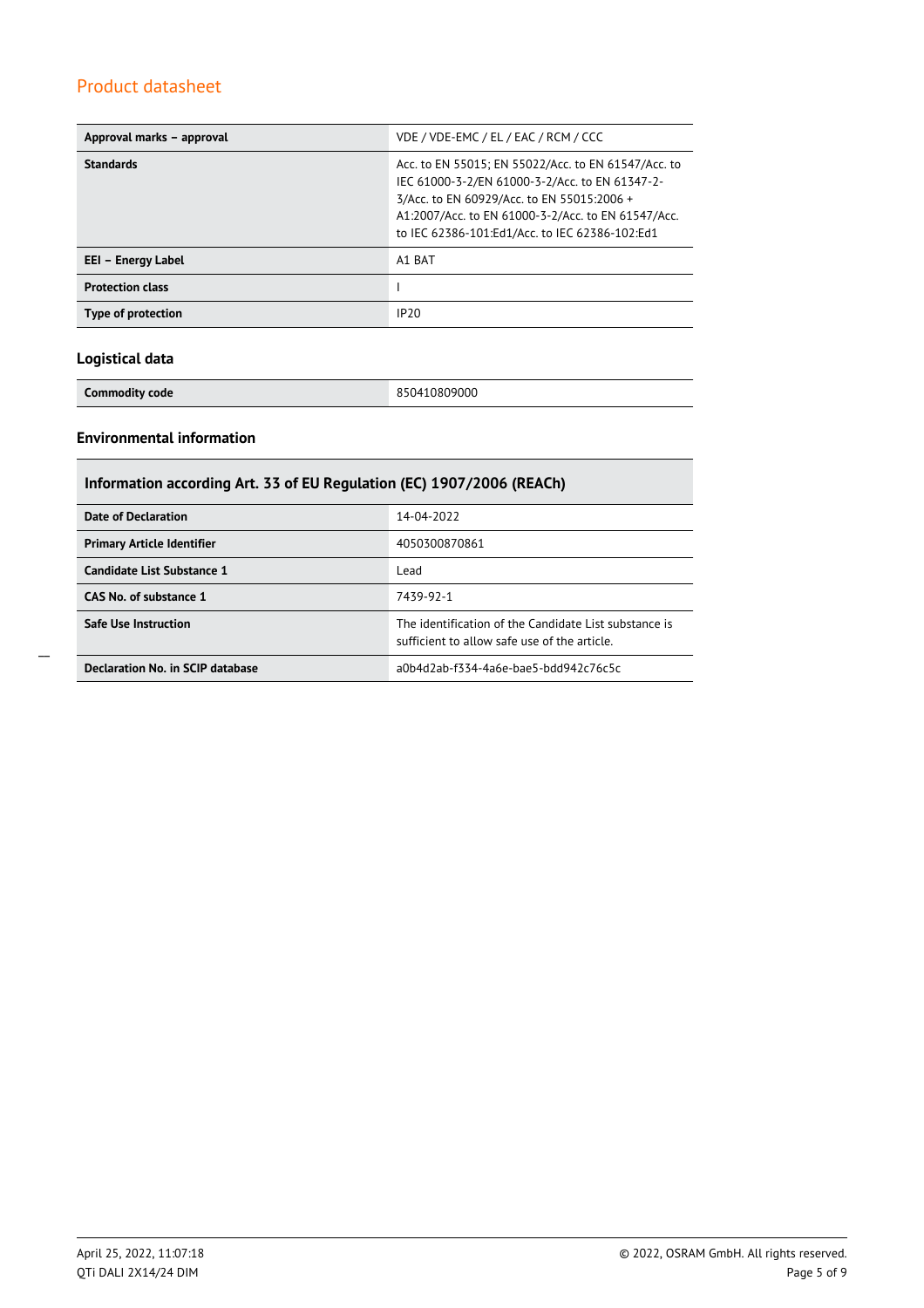### **Wiring Diagram**





 $\overline{a}$ 

319626\_QTi DALI 2x... DIM 493589\_Touch DIM Function - e.g. QTi DALI 1x... DIM



**DALI** control device  $\frac{1}{2}$ ECG  $\frac{3}{4}$  $\begin{array}{c}\n\overline{11} \\
\overline{21} \\
\overline{11}\n\end{array}$ -<br>- 1<br>- DA<br>- DA ECG  $3 +$ <br> $4 +$  $\frac{1}{2}$ --<br>--<br>-- DA<br>-- DA ECG  $3 +$ <br> $4 +$ 

493590\_Corridor Function - e.g. QTi DALI 1x... DIM 493666\_DALI wiring diagram - e.g. QTi DALI 1x... DIM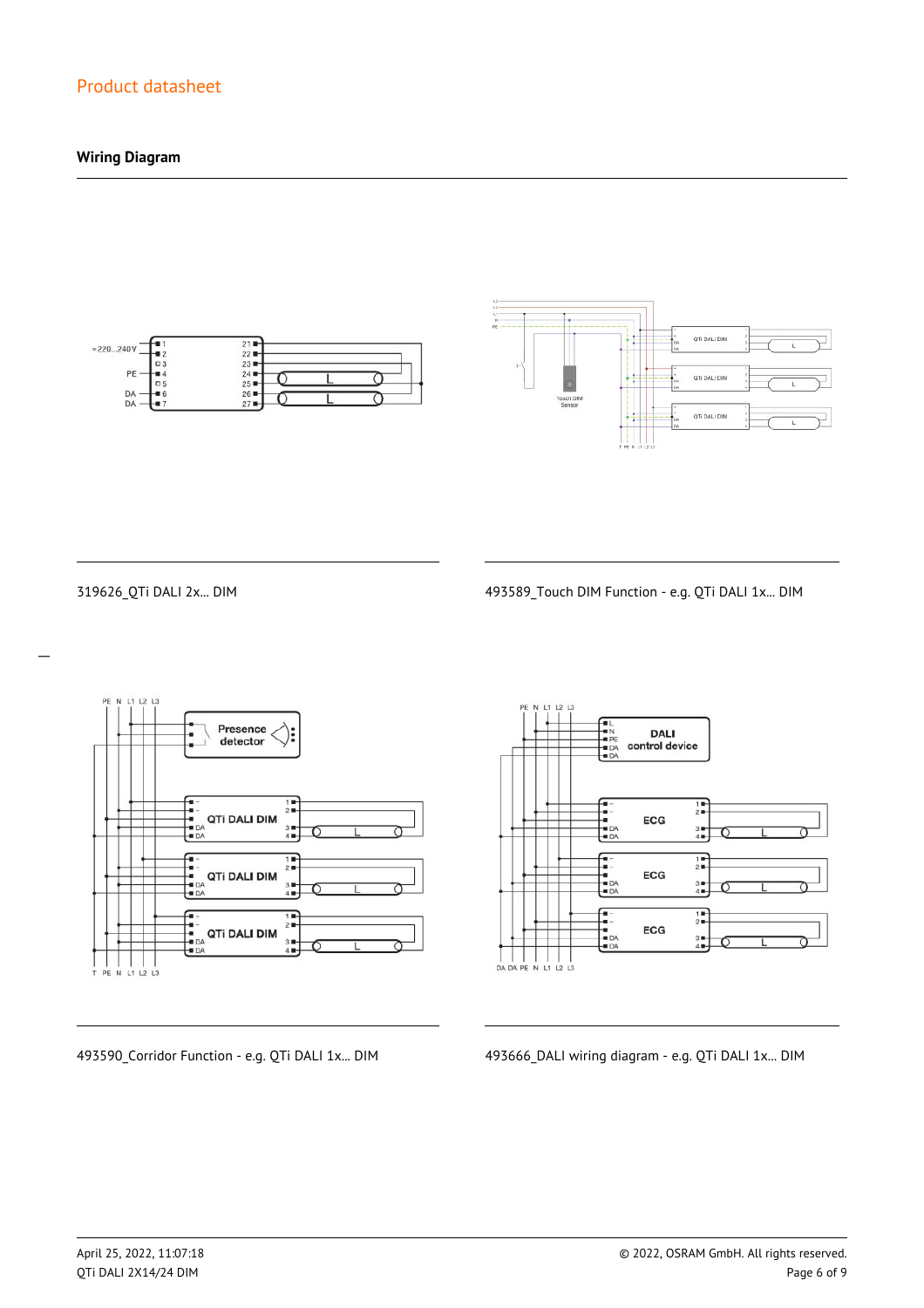#### Additional product information

\_ In order to achieve good radio interference suppression:1. Keep the cable between ECG and lamp as short as possible.2. The single lamp wires must be routed as close as possible to each other, whereas the lines of the different lamp ends must be routed separately.

### Download Data

|   | <b>File</b>                                                                                  |
|---|----------------------------------------------------------------------------------------------|
|   | User instruction<br>QUICKTRONIC QTi T5 DALI DIM                                              |
|   | Addon Technical Information<br>502689 Frequent switching Quicktronic                         |
| ᆺ | Addon Technical Information<br>502785_ECG lifetime - QUICKTRONIC (DALI) DIM                  |
|   | <b>Product Datasheet</b><br>321476_ATI QTi DALI 2x1424 DIM (G+GB)                            |
|   | Certificates<br>335097_INOTEC                                                                |
| ⊀ | Certificates<br>QTI DALI VDE 40021252 210920                                                 |
|   | Certificates<br>335135_Manufacturer's declaration – Burning-in of fluorescent lamps          |
| 入 | Certificates<br>335153_Manufacturer's declaration – Low stand-by                             |
| 天 | Certificates<br>335154_Manufacturer's declaration – EN 55015:2006+A1:2007 (300 MHz)          |
|   | Certificates<br>335169_Manufacturer's declaration – LampECG combinations: Frequent switching |
| 入 | Certificates<br>592319_EAC certificate for Quicktronics QT                                   |
|   | Certificates<br>504208_VDE-EMC-CERTIFICATE QTI DALI DIM                                      |
|   | Declarations of conformity<br>QUICKTRONIC DIM CE 3364258 190821                              |
|   | Operating instructions<br>592411_EAC QTi T5 DALI DIM                                         |
|   | CAD data 3-dim<br>313428_423x30x21 1881282                                                   |
|   | CAD data 3-dim<br>313430_423x30x21 1881282                                                   |
| ą | CAD data 3-dim<br>313444_423x30x21 1881282                                                   |
| プ | CAD data PDF<br>313416_423x30x21 1881282                                                     |
|   |                                                                                              |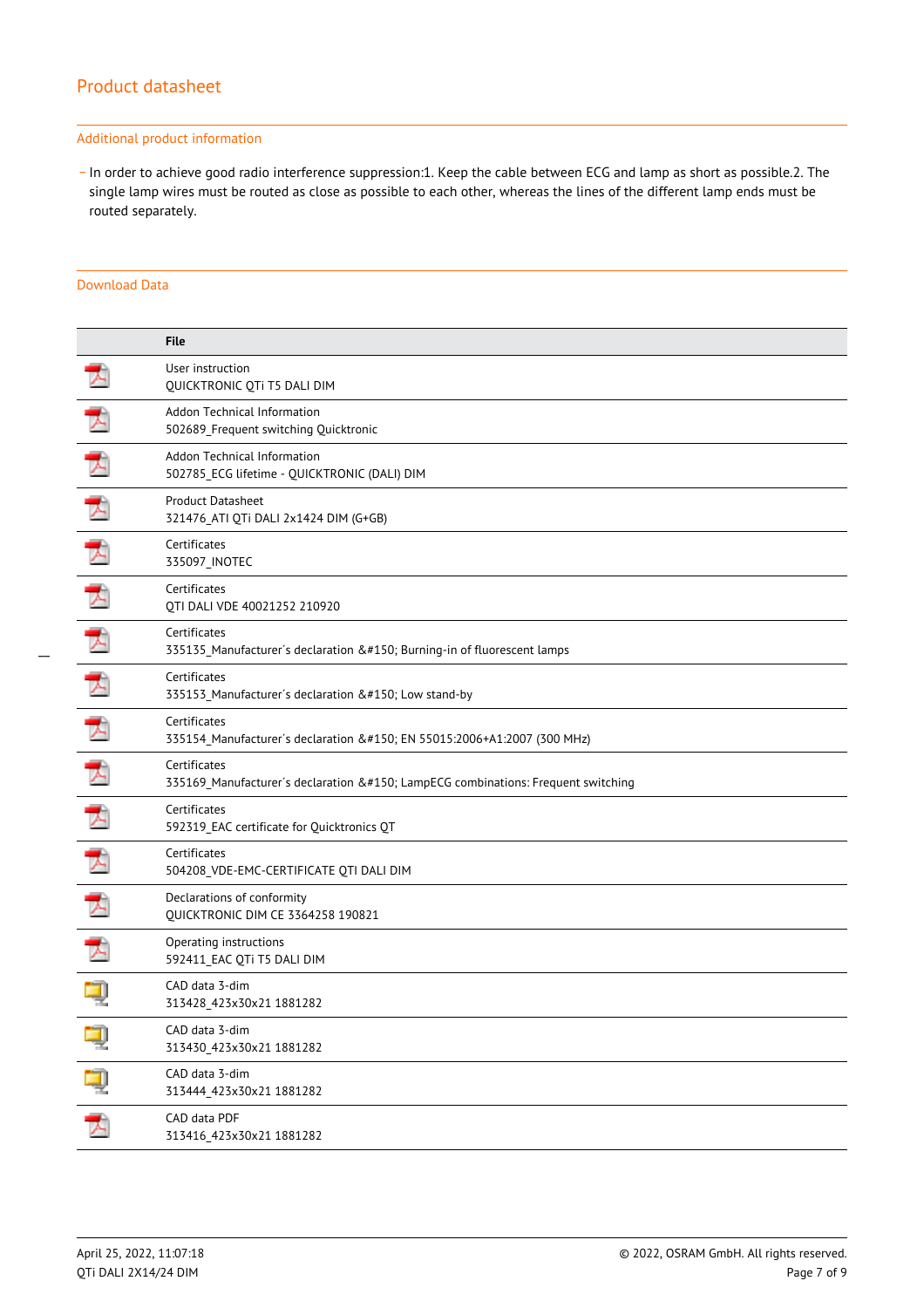#### Ecodesign regulation information:

Separate control gear and light sources must be disposed of at certified disposal companies in accordance with Directive 2012/19/EU (WEEE) in the EU and with Waste Electrical and Electronic Equipment (WEEE) Regulations 2013 in the UK. For this purpose, collection points for recycling centres and take-back systems (CRSO) are available from retailers or private disposal companies, which accept separate control gear and light sources free of charge. In this way, raw materials are conserved and materials are recycled.

#### Logistical Data

| <b>Product code</b> | <b>Product description</b> | Packaging unit (Pieces/Unit) | Dimensions (length x width x<br>height) | <b>Volume</b>        | <b>Gross weight</b> |
|---------------------|----------------------------|------------------------------|-----------------------------------------|----------------------|---------------------|
| 4050300870861       | OTI DALI 2X14/24 DIM       | Shipping carton box<br>20    | 455 mm x 98 mm x 163 mm                 | 7.27 dm <sup>3</sup> | 7640.00 a           |

The mentioned product code describes the smallest quantity unit which can be ordered. One shipping unit can contain one or more single products. When placing an order, for the quantity please enter single or multiples of a shipping unit.

#### References / Links

For more information on the system guarantee and the terms and conditions of the guarantee visit

<www.osram.com/system-guarantee>

#### Disclaimer

 $\overline{a}$ 

Subject to change without notice. Errors and omission excepted. Always make sure to use the most recent release.